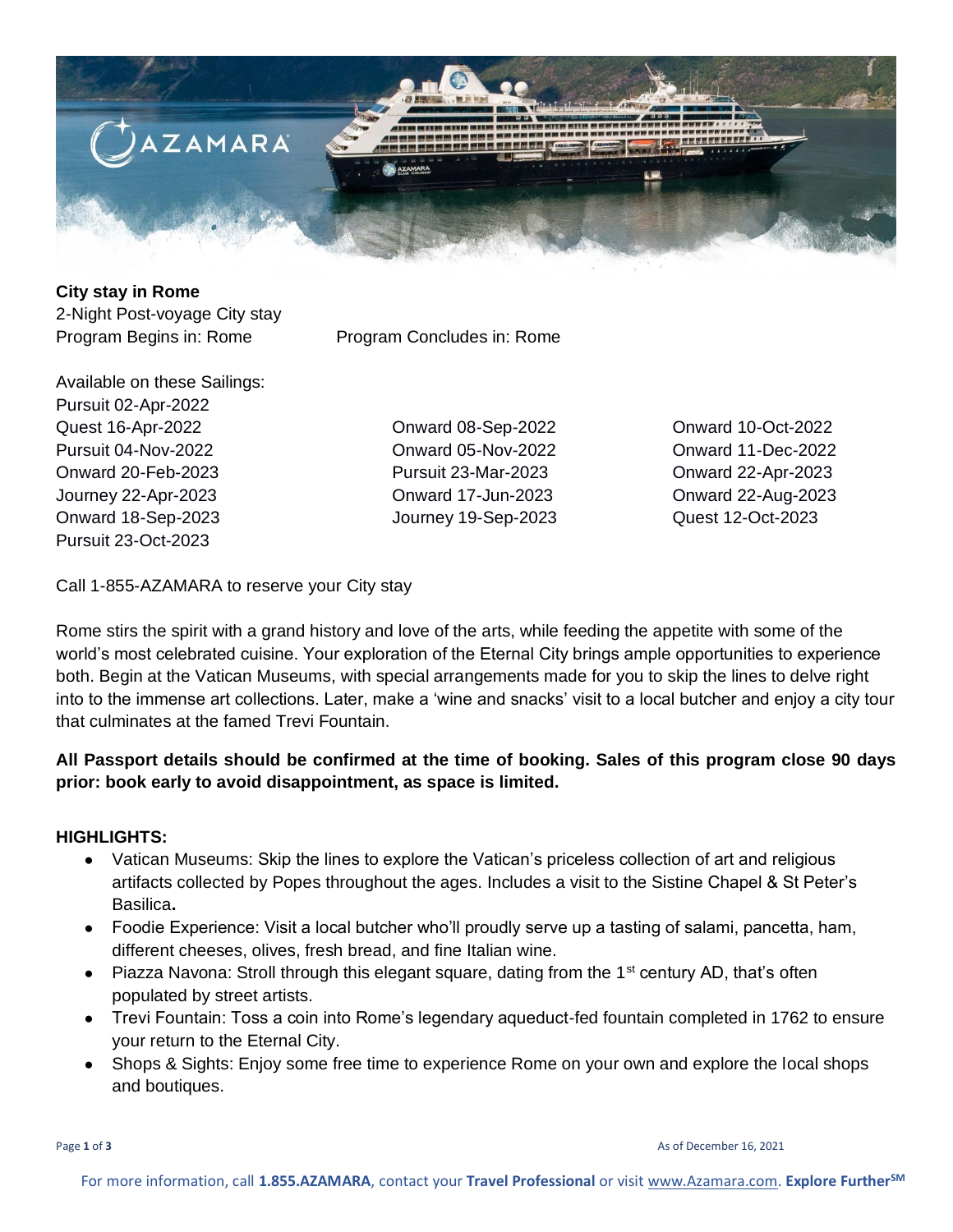### **DAY-BY-DAY ITINERARY**

#### **Day 1**

Debark the ship and meet your private driver at the pier. Check into your hotel in the Eternal City and enjoy the rest of the afternoon to explore on your own. Perhaps, discover a few wonders of Rome—The Colosseum, The Roman Forum, the Spanish Steps—the possibilities are seemingly endless. Or, use the time to mix and mingle with locals among the markets, shops, and great restaurants around the city. It's your first night in Rome. Go out there and experience it.

### **Day 2**

Enjoy breakfast at the hotel before setting out on your exploration of Rome. Begin by venturing inside Vatican City to tour its famed museums. Skip the lines and enjoy privileged access to the Vatican city's museums, which includes admissions to Sistine Chapel, boasting priceless Renaissance masterpieces, Roman sculptures, and religious icons, then visit St Peter's Basilica, the spiritual center of the Vatican. After your tour, return to Rome for a far simpler pleasure. Visit a local butcher who'll prepare a tagliere (cutting board) with salami, cheese, olives, ham, pancetta, and fresh breads. Enjoy your snack with a glass of wine before continuing your Roman adventure. Stroll through the ancient Piazza Navona and toss a coin into the Trevi Fountain to guarantee your return to the Eternal City.

### **Day 3**

After breakfast, enjoy some free time to get some last-minute shopping done before heading to the airport to catch your outbound flight.

## **WHAT YOUR CITY STAY PRICE INCLUDES:**

- 2-nights of accommodation at Bernini Bristol Hotel Roma or similar superior room
- Guided sightseeing in air-conditioned vehicle (exceptions may apply)
- Airport transfers from your hotel at the conclusion of the program (all flight details must be confirmed 30 days prior or transfers are voided and non-refundable)
- Services of Professional English-Speaking Guide(s) and/or Tour Director as detailed in your itinerary
- Meals and beverages, as noted in your itinerary
- All planning, handling and operational charges, including entrance fees to the venues as noted in your itinerary

#### **NOT INCLUDED:**

- Any item we mention in itinerary as being optional or on your own account
- International and regional airfare, unless otherwise stated
- Meals other than those mentioned in itinerary
- Excess baggage fees imposed by airlines or storage fees charged by hotels
- The cost of personal items such as laundry, telephone calls, Wi-Fi, and additional incidentals, etc.
- Optional and additional exploration not included in itinerary
- Cost of obtaining passports or required visas where necessary. Contact your travel professional or the appropriate Consulates and/or Embassies to determine if you have proper documentation prior to commencement of travel.
- Transport between your home and home airport/port/station